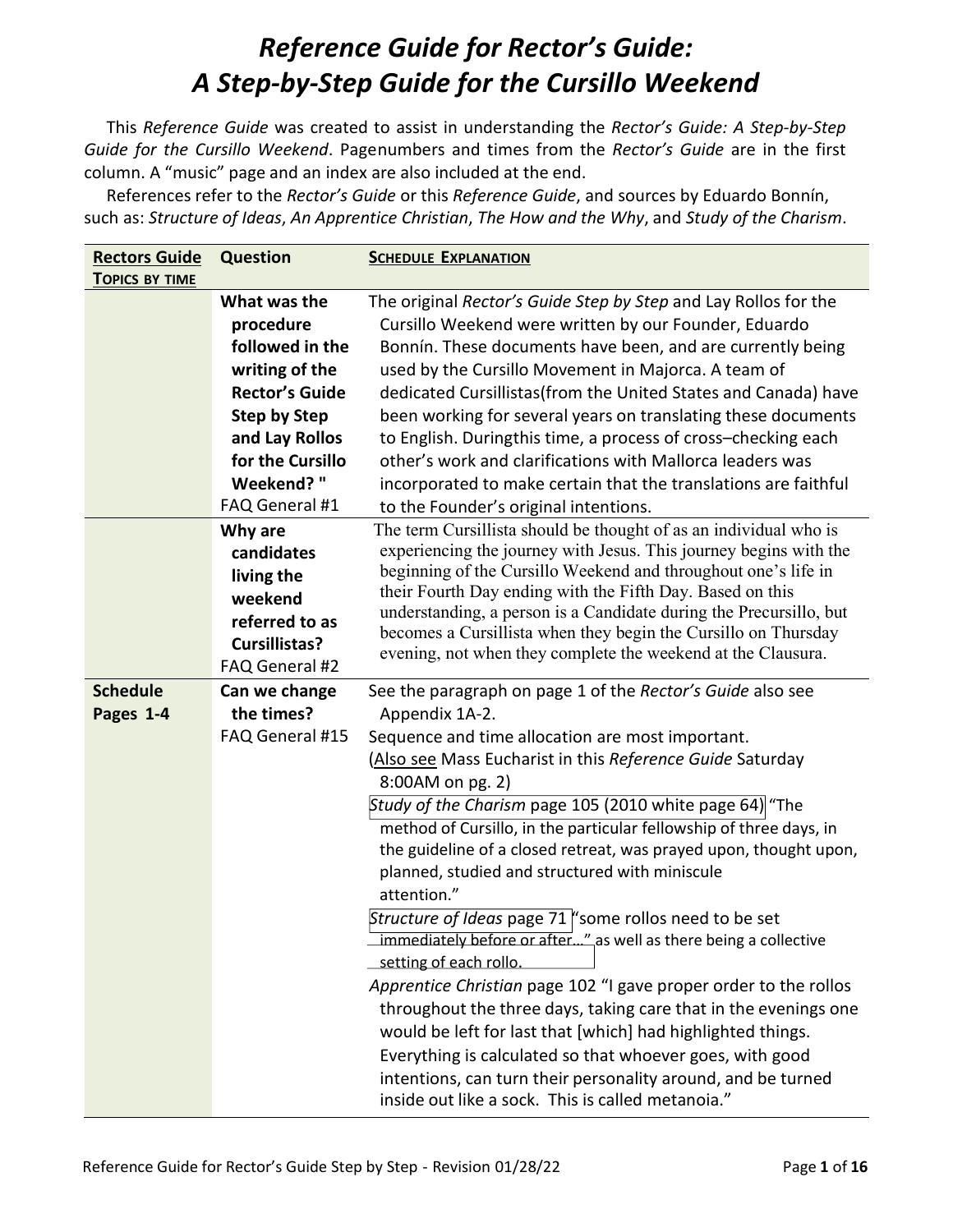|                         | Is this<br>(whatever)<br>optional?    | This guide offers us the ideal for the Cursillo Weekend as<br>expressed by our Founder, Eduardo Bonnín. As a guide it is not a<br>statement of requirements that are mandated but is actually an<br>ideal to be understood and strived for. So, we cannot state to<br>you that any of it is optional or else we would be reducing the<br>ideal to our own personal suggestion or making this a<br>requirement which is very different from an Ideal. |
|-------------------------|---------------------------------------|------------------------------------------------------------------------------------------------------------------------------------------------------------------------------------------------------------------------------------------------------------------------------------------------------------------------------------------------------------------------------------------------------------------------------------------------------|
| <b>Schedule</b>         | Why are the                           | See Appendix 1A-1 on recurrence.                                                                                                                                                                                                                                                                                                                                                                                                                     |
| Page 2                  | <b>Prayers with</b>                   | Recurring acts from the first day are not repeated the other days                                                                                                                                                                                                                                                                                                                                                                                    |
| (Friday 9:15            | Rollista only                         | to avoid repetitive descriptions. This holds true throughout the                                                                                                                                                                                                                                                                                                                                                                                     |
| $a.m.$ )                | mentioned on                          | guide not just for the schedule.                                                                                                                                                                                                                                                                                                                                                                                                                     |
|                         | the first day of<br>the schedule?     | See in this Reference Guide the topic of Prayers with the Rollista<br>at Friday 9:15 a.m. on pg. 9.                                                                                                                                                                                                                                                                                                                                                  |
| <b>Schedule</b>         | What is the                           | Hobbies Sheet (Appendix 7) is discussed in this Reference Guide                                                                                                                                                                                                                                                                                                                                                                                      |
| Page 2                  | purpose of the                        | Friday 10:15 a.m. on page 10.                                                                                                                                                                                                                                                                                                                                                                                                                        |
| (Friday 10:15           | <b>Hobbies Sheet?</b>                 |                                                                                                                                                                                                                                                                                                                                                                                                                                                      |
| a.m.                    | FAQ General #20                       |                                                                                                                                                                                                                                                                                                                                                                                                                                                      |
| <b>Schedule</b>         | <b>Meeting with</b>                   | See in this Reference Guide "Table Group Heads and Secretaries"                                                                                                                                                                                                                                                                                                                                                                                      |
| Page 2                  | <b>Heads and</b>                      | at the team meeting Thursday 10:45 p.m. on page 6.                                                                                                                                                                                                                                                                                                                                                                                                   |
| (Friday 11:00           | <b>Secretaries</b>                    | See in this Reference Guide "Visit to Blessed Sacrament with                                                                                                                                                                                                                                                                                                                                                                                         |
| p.m.<br><b>Schedule</b> | Why are there                         | Heads and Secretaries" Friday 11:00 p.m. on pg.11.<br>Breaks are included in each time block.                                                                                                                                                                                                                                                                                                                                                        |
| Pages 2-4               | no breaks (free                       | See Appendix 1B-5. Flexibility is given to table members after                                                                                                                                                                                                                                                                                                                                                                                       |
|                         | time)                                 | each rollo for rollo discussions, summaries, posters, and breaks                                                                                                                                                                                                                                                                                                                                                                                     |
|                         | scheduled?                            | to foster freedom for a transforming change - a metanoia $-$ ,                                                                                                                                                                                                                                                                                                                                                                                       |
|                         | FAQ General #4                        | Flexibility is also included in the meal time-blocks. See Appendix                                                                                                                                                                                                                                                                                                                                                                                   |
|                         |                                       | 1E In the Dining Room.                                                                                                                                                                                                                                                                                                                                                                                                                               |
|                         |                                       | Also see in this Reference Guide Friday, 1015 a.m. when posters                                                                                                                                                                                                                                                                                                                                                                                      |
|                         |                                       | are first introduced on pg.10.                                                                                                                                                                                                                                                                                                                                                                                                                       |
|                         |                                       | Also see in this Reference Guide "Brightening the Atmosphere"<br>info at Team Meeting Thursday 10:45 p.m. pgs. 6 & 7.                                                                                                                                                                                                                                                                                                                                |
| <b>Schedule</b>         | Why is no                             | See the breaks answer above.                                                                                                                                                                                                                                                                                                                                                                                                                         |
| Pages 2-4               | mention made                          | Also see each Lay Rollo Section: "Character Notes" "B-1 Situation"                                                                                                                                                                                                                                                                                                                                                                                   |
|                         | of the time                           | or end of Lay Rollo for a suggested time.                                                                                                                                                                                                                                                                                                                                                                                                            |
|                         | allotted for                          | Note: The suggested time in the Lay Rollo includes any witness                                                                                                                                                                                                                                                                                                                                                                                       |
|                         | each rollo?                           | given bythe rollista. Also see Appendix 1B-5                                                                                                                                                                                                                                                                                                                                                                                                         |
| <b>Schedule</b>         | Why is the                            | At what time does your parish celebrate Saturday daily Mass?                                                                                                                                                                                                                                                                                                                                                                                         |
| Page 3<br>(Saturday     | <b>Saturday Mass</b><br>not scheduled | The Mass is celebrated as a normally scheduled Saturday<br>morning daily Mass. The Mass on Saturday should not be used                                                                                                                                                                                                                                                                                                                               |
| 8:00 a.m.               | for after the                         | as an opportunity for catechesis.                                                                                                                                                                                                                                                                                                                                                                                                                    |
|                         | <b>Sacraments</b>                     | A visit to the Tabernacle is scheduled after the Sacraments Rollo                                                                                                                                                                                                                                                                                                                                                                                    |
|                         | rollo to                              | which is before lunch. This is in line with the Spiritual Advisor                                                                                                                                                                                                                                                                                                                                                                                    |
|                         | emphasize the                         | Guide for the Cursillo Weekend.                                                                                                                                                                                                                                                                                                                                                                                                                      |
|                         | message there?                        |                                                                                                                                                                                                                                                                                                                                                                                                                                                      |
| <b>Schedule</b>         | <b>Fiesta</b>                         | See in this Reference Guide Saturday 9:00 p.m. pg.12.                                                                                                                                                                                                                                                                                                                                                                                                |
| Page 3                  |                                       |                                                                                                                                                                                                                                                                                                                                                                                                                                                      |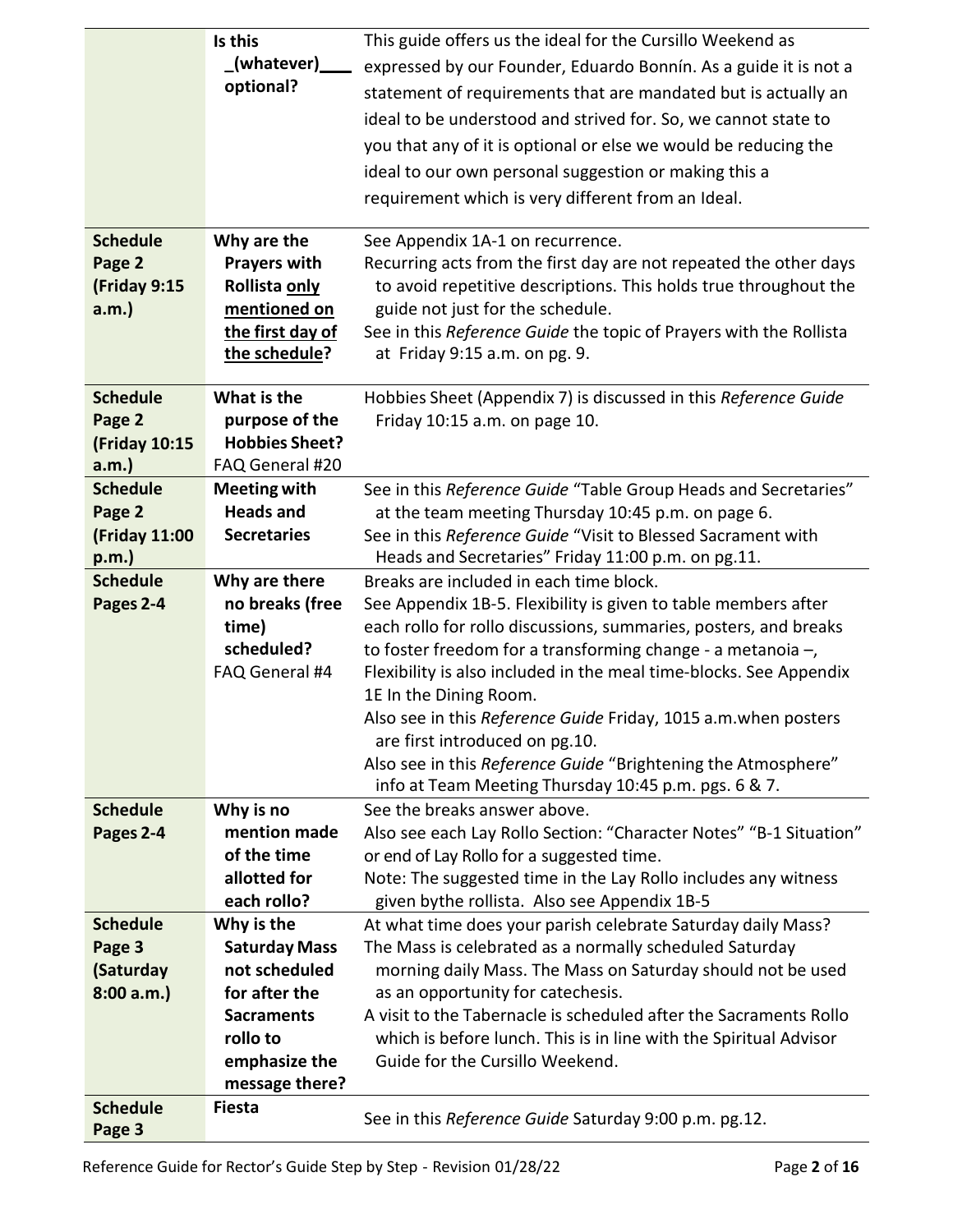| (Saturday<br>9:00 p.m.     |                      |                                                                        |
|----------------------------|----------------------|------------------------------------------------------------------------|
| <b>Schedule</b>            | <b>Mañanitas</b>     |                                                                        |
| Page 4                     |                      |                                                                        |
| (Sunday 6:55               |                      | See in this Reference Guide Sunday 6:55 a.m. pg.13                     |
| $a.m.$ )                   |                      |                                                                        |
|                            |                      |                                                                        |
| <b>Schedule</b>            | Clausura             |                                                                        |
| Page 4                     |                      |                                                                        |
| (Sunday 5:00               |                      | See in this Reference Guide Sunday 5:00 p.m.pg. 14.                    |
| p.m.                       |                      |                                                                        |
|                            |                      |                                                                        |
|                            |                      | THURSDAY - FIRST NIGHT OF THE WEEK                                     |
| Pages 5-                   | What happened to     | While these are all excellent activities, these should happen          |
| <b>ARRIVAL FIRST NIGHT</b> | the Team Group       | during the Team Preparation stage prior to the Cursillo                |
|                            | Reunion,             | Weekend.                                                               |
|                            | Eucharist, and       | We should consider a mentality of the Cursillo beginning               |
|                            | dining together?     | before the weekend and on the way to the retreat                       |
|                            | FAQ Thursday #1.     | center. This is different from a previous mentality of the             |
|                            |                      | weekend starting after the Candidates are "settledin" to               |
|                            |                      | their rooms. Perhaps a meal or snack with the Candidates               |
|                            |                      | could be an option (Mallorca serves a meal                             |
|                            |                      | (refreshments) Thursday night just before 9:30.).                      |
|                            | Are team members     | Meeting once or twice as friends with candidates could                 |
|                            | supposed to meet     | begin as applications come in before the Cursillo                      |
|                            | with candidates      | Weekend. It is part of Precursillo for a team member. It is            |
|                            | prior to the Three   | a new practice for many of us in the USA. Candidates may               |
|                            | <b>Day Cursillo?</b> | also be invited to Ultreya before the Cursillo Weekend.                |
|                            | FAQ General #19      |                                                                        |
| Pages 5                    | Why do the team      | Meeting and sharing a ride with friends or friends-in-the-             |
|                            | and candidates       | making is a welcoming gesture and allows team and                      |
|                            | travel/carpool to    | candidates the opportunity to get to know one another in               |
|                            | the Cursillo         | an informal setting.                                                   |
|                            | location             | The gathering of candidates, team, and 4 <sup>th</sup> Day individuals |
|                            | together?            | who will not be on the Cursillo Weekend gives a face to                |
|                            | FAQ Thursday #2      | both the palanca and the community of friendship                       |
|                            |                      | candidates will be hearing about. It also allows the 4 <sup>th</sup>   |
|                            |                      | Day community to see those whom they will be praying                   |
|                            |                      | for, which may happen as a group right after the                       |
|                            |                      | team/candidates leave.                                                 |
| Page 5                     | What is the          | See this question in this Reference Guide at Thursday 10:45            |
| "spot Table Heads          | purpose of Table     | p.m. Team Meeting on pg. 6                                             |
| and Secretaries"           | <b>Heads and</b>     |                                                                        |
|                            | Secretaries?         |                                                                        |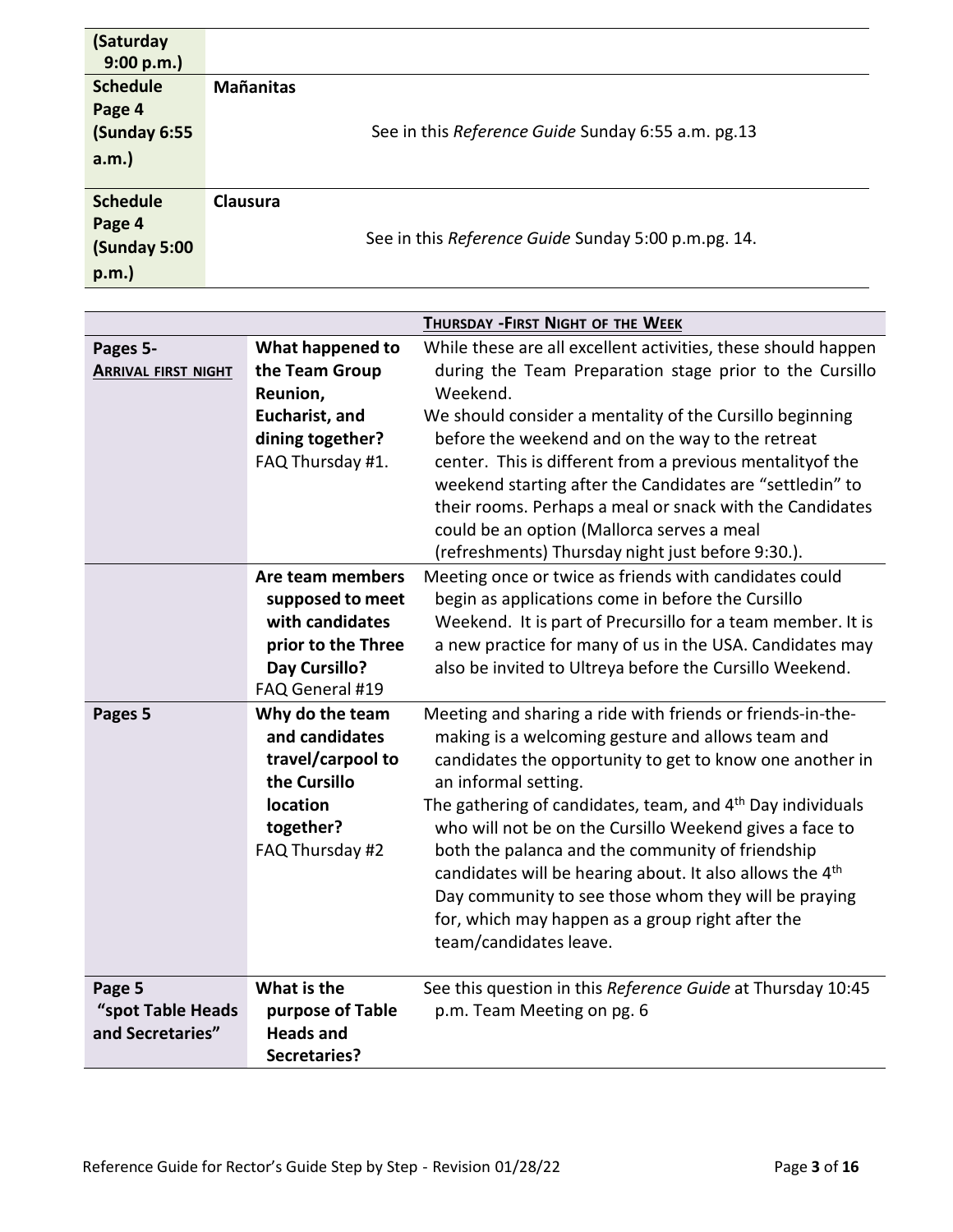| Page 5-6                | Don't the team      | Team and candidates are treated equally, not knowing         |
|-------------------------|---------------------|--------------------------------------------------------------|
| Thursday 7:00           | members get         | their rooms ahead of time (except the Rector who should      |
| p.m.                    | their bags to their | arrive early). This will create "organized chaos", which is  |
| <b>ROOM ASSIGNMENTS</b> | rooms ahead of      | not a bad thing. It will facilitate much chatting while      |
|                         | time, so they can   | getting coffee as everyone, team and Candidates (New         |
|                         | help others with    | Cursillistas) drop their bags and wait for others to arrive. |
|                         | their bags?         | Structure of Ideas page 54 "It is better, however, for the   |
|                         | FAQ Thursday #3.    | leaders to sleep in different rooms from the Cursillistas,   |
|                         |                     | yet at strategically located points. The reason for this is  |
|                         |                     | simple: It is much better if and the instructors' meetings   |
|                         |                     | are not noticed by the Cursillistas and, if such             |
|                         |                     | arrangements were not made, this would be impossible.        |

NOTE: From this point in this document, Candidates, who are now attending the Cursillo Weekend will be referred to as "Cursillistas" in the same way someone attending a retreat is called a retreatant, not an applicant.)

| Page 7<br>Thursday 8:45<br>p.m. Paragraph 6<br><b>STATIONS OF THE</b><br><b>CROSS</b> | What is wrong<br>with music for<br><b>Stations; Lent in</b><br>the church has<br>music for<br><b>Stations?</b><br>FAQ Thursday #11 | We must remember that we are beginning this Cursillo<br>Weekend with the far away, and we don't want to use<br>this time to introduce too many things of which they<br>might not be familiar. The Pilgrims Guide (page 105)<br>provides a simple, concise, in-hand format.                                                                      |
|---------------------------------------------------------------------------------------|------------------------------------------------------------------------------------------------------------------------------------|-------------------------------------------------------------------------------------------------------------------------------------------------------------------------------------------------------------------------------------------------------------------------------------------------------------------------------------------------|
| <b>Pages 7-12</b><br>Thursday                                                         | Is there any music<br>at all Thursday<br>evening (De<br>Colores, song<br>practice for<br>liturgy)?                                 | There is no music; no songs are sung Thursday evening.<br>(Do you normally practice songs for each liturgy you<br>attend?) Using familiar tunes during the rest of the<br>Cursillo Weekend allows for a relaxed, friendly<br>atmosphere of joining in rather than being directed.<br>(This question/answer also appears in the Music Section at |
|                                                                                       | FAQ Thursday #8.                                                                                                                   | end of this Reference Guide. pg. 15)                                                                                                                                                                                                                                                                                                            |
| Page 8                                                                                | The anecdotes                                                                                                                      | Apprentice Christian page 102 "The Cursillo is filled with                                                                                                                                                                                                                                                                                      |
| Thursday 9:20                                                                         | (stories) have                                                                                                                     | simple examples, that we went searching for here and                                                                                                                                                                                                                                                                                            |
| p.m.                                                                                  | changed. What is                                                                                                                   | there, that are very pedagogical [educational] and serve                                                                                                                                                                                                                                                                                        |
| <b>ANECDOTES</b>                                                                      | the purpose of                                                                                                                     | to help people delve more deeply. The Cursillo is nothing                                                                                                                                                                                                                                                                                       |
| <b>(READINGS LIKE</b>                                                                 | the anecdotes?                                                                                                                     | more than encoded common sense."                                                                                                                                                                                                                                                                                                                |
| "BANKRUPTCY")                                                                         | FAQ General #3.                                                                                                                    | (Also see the purpose of each anecdote as it appears in the<br>Cursillo Weekend below.)<br>Bankruptcy Thursday 9:20 p.m.<br>Professor Cook Friday 9:30 a.m.<br>Skiing trip Friday 7:30 p.m.<br>Story of John Saturday 9:30 a.m.<br>Last Will Sunday 10:45 a.m.                                                                                  |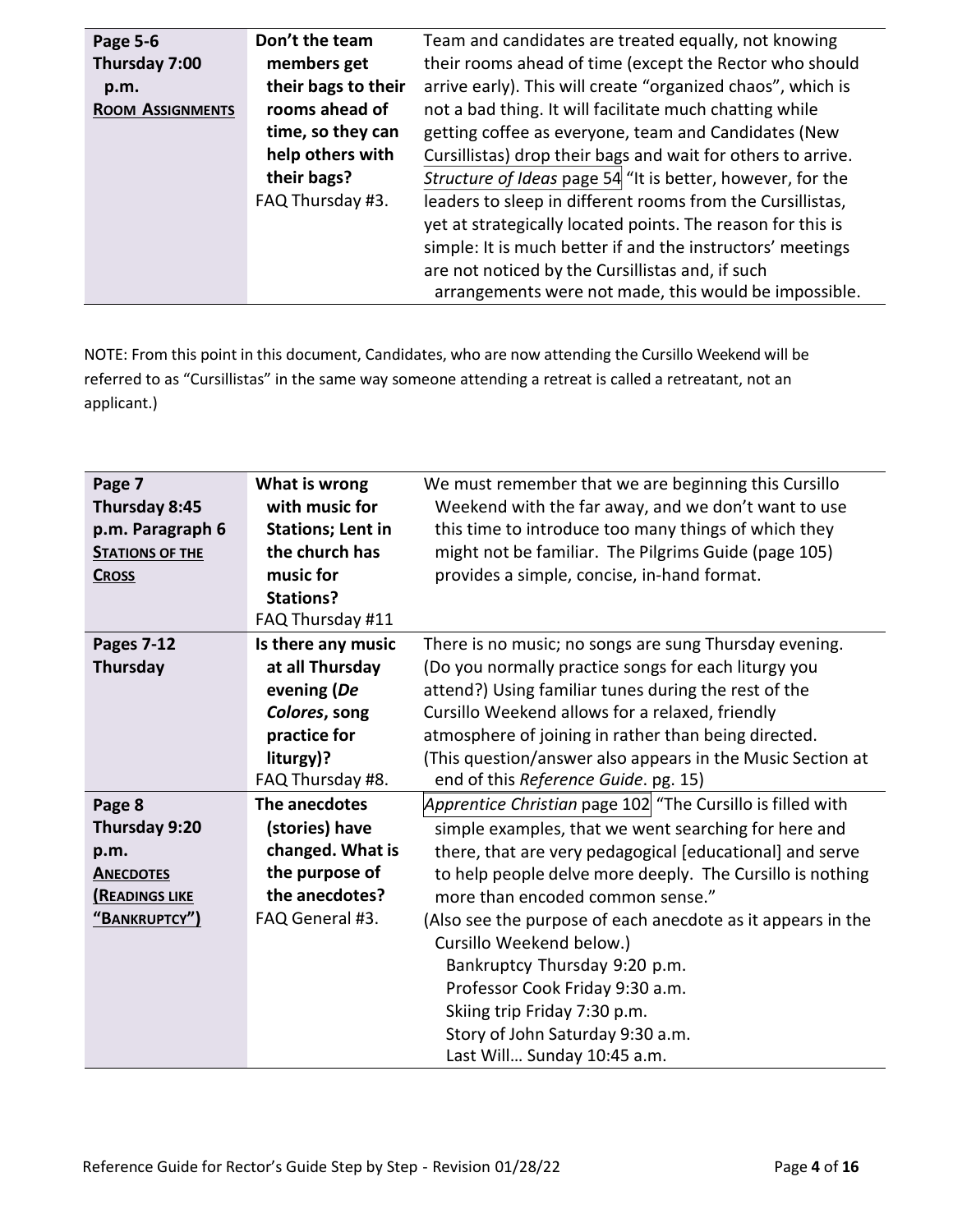| Page 8<br>Thursday 9:20<br>p.m.<br>and Appendix #2<br><b>BANKRUPTCY</b><br>(ALSO SEE above<br>"ANECDOTES") | Do we have to<br>read<br>"Bankruptcy"?<br>We've never seen<br><b>Bankruptcy</b><br>before and it is<br>long.<br>FAQ Thursday #4. | While the actual text of "Bankruptcy" is new to the United<br>States, the concept of a reflective reading on Thursday<br>evening is not. The 2007 manual says "team leaders read<br>something appropriate" on page 25 during the 9:30pm<br>snack. "Bankruptcy" may be read by multiple, team<br>leaders (maybe 3).<br>It is read during break/snack time between meditations, so<br>that the reading helps the people keep silence<br>comfortably, avoiding speaking due to politeness, shame,<br>or nerves.<br>If avoiding a very late night on Thursday is a concern, the<br>Stations of the Cross may be omitted.<br>All team are encouraged to read Bankruptcy several times<br>to obtain the mentality of Eduardo Bonnín and follow his<br>charism for the far away |
|------------------------------------------------------------------------------------------------------------|----------------------------------------------------------------------------------------------------------------------------------|--------------------------------------------------------------------------------------------------------------------------------------------------------------------------------------------------------------------------------------------------------------------------------------------------------------------------------------------------------------------------------------------------------------------------------------------------------------------------------------------------------------------------------------------------------------------------------------------------------------------------------------------------------------------------------------------------------------------------------------------------------------------------|
| Page 8<br>Thursday 9:20<br>p.m. and<br><b>Appendix #2</b>                                                  | What is the<br>message of<br>"Bankruptcy"?<br>FAQ Thursday #5                                                                    | The reading (which is about characters with the desire for<br>money, power and pleasure, and the wasting of time with<br>themes of repentance, forgiveness, hope and a new life in<br>the way of Christ) helps participants focus on<br>introspection through possible identification with one or<br>more of the characters.<br>Being preceded by the "Know Thyself" meditation and<br>followed by the meditation of the Prodigal Son helps "set"<br>the reading and invites the Cursillista to an encounter<br>with self the first night. Note: Setting of rollos in noted in<br>Structure of Ideas, pg.69-71                                                                                                                                                           |
| Page 8<br>Thursday 10:15<br>p.m.<br><b>EXAMINATION OF</b><br><b>CONSCIENCE</b><br><b>Appendix 3</b>        | <b>Is this Examination</b><br>of Conscience on<br>Thursday night a<br>penance service?<br>FAQ Thursday #6                        | No. It is an Examination taken directly from Appendix 3.<br>(Note: Friday's or Saturday's "Examination of Conscience"<br>is included in the Pilgrims Guide as part of night prayers.)<br>Examination of one's conscience is a private, individual act.<br>It is not a penance service, which prepares a group for<br>confession and includes the Rite of Penance. In fact, at no<br>time during the Cursillo Weekend is a "Penance Service"<br>held. (See next two questions.)                                                                                                                                                                                                                                                                                           |
| Page 8<br>Thursday 10:15<br>p.m.<br><b>Appendix 3</b>                                                      | <b>Is the Examination</b><br>of Conscience<br>read by the laity<br>or clergy?                                                    | The fact that this passage is in the Rector's Guide and not<br>the Spiritual Advisor's Manual strongly suggests that it is<br>read by the Rector.                                                                                                                                                                                                                                                                                                                                                                                                                                                                                                                                                                                                                        |
| Page 8-9                                                                                                   | Is there a specified<br>time for<br>reconciliation?<br>FAQ General #8                                                            | It should be announced, and repeated often, that priests<br>are available for reconciliation or Spiritual Direction at<br>almost any time.<br>Cursillista contact with a Spiritual Advisor during a free<br>time block, like after meal or on a walk, allows not only<br>for availability, but for a less formal encounter which may<br>make a profound difference in openness to Spiritual<br>Direction or reconciliation.<br>See Appendix 1F-2                                                                                                                                                                                                                                                                                                                         |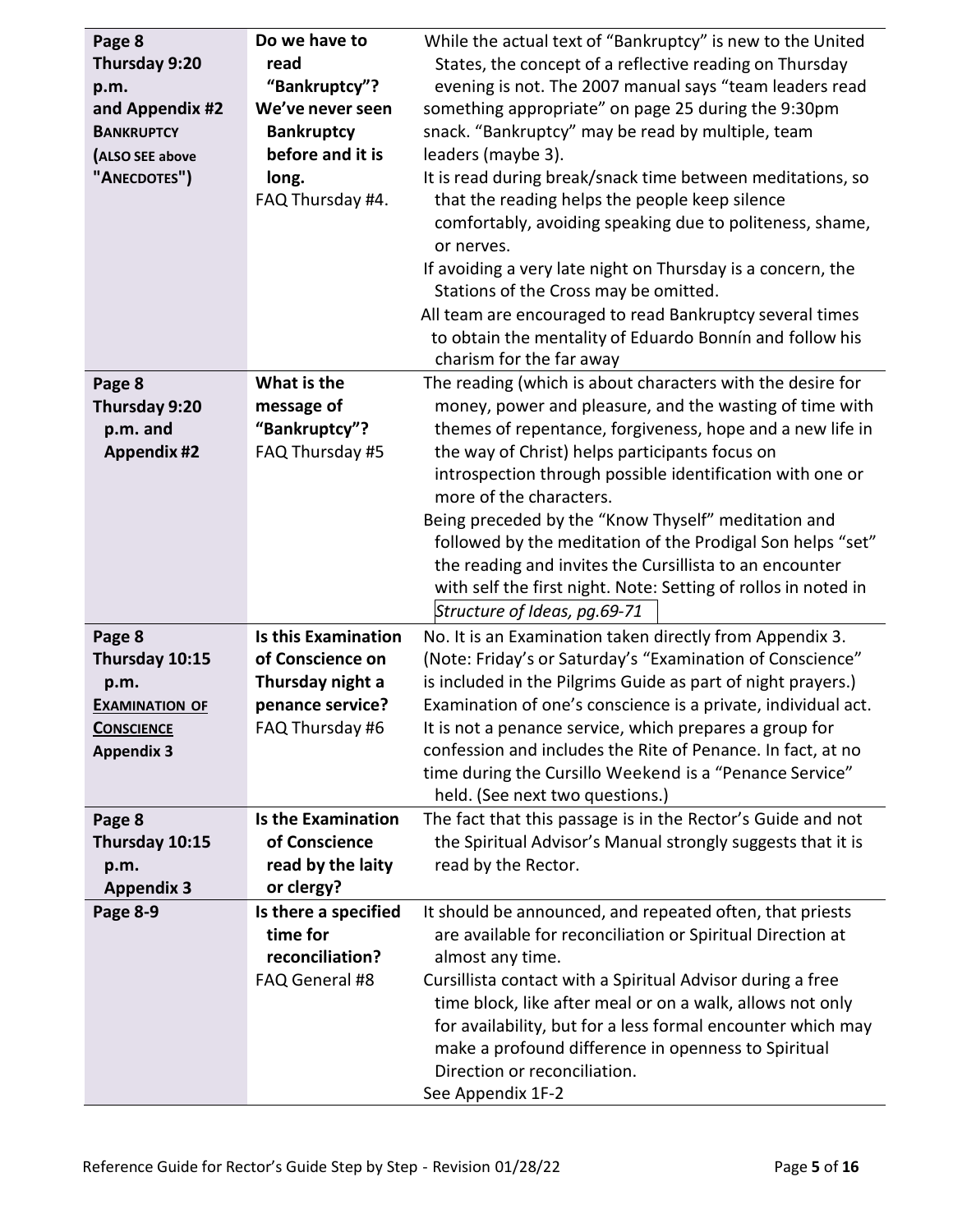|                           |                     | <b>THURSDAY TEAM MEETING</b>                                               |
|---------------------------|---------------------|----------------------------------------------------------------------------|
| Pages 10                  | <b>Should</b>       | Yes. Every Diocese should have Table Heads and Secretaries                 |
| Thursday 10:45            | everyone            | in their weekends. It gives the new Cursillistas ownership                 |
| p.m.                      | have new            | of the Cursillo Weekend. It is their weekend.                              |
| <b>Team Meeting</b>       | <b>Cursillistas</b> | Also see Appendix 5 (We form the Groups) and Appendix 11                   |
| <b>HEADS AND</b>          | serve as Table      | (Visit with Heads and Secretaries - First Day).                            |
| <b>SECRETARIES</b>        | <b>Heads and</b>    |                                                                            |
|                           | <b>Secretaries?</b> |                                                                            |
|                           | FAQ Thurs. #9       |                                                                            |
|                           | What is the         | The main purpose of Table Heads and Secretaries is to have                 |
|                           | purpose of          | new Cursillistas (not team leaders) feeling involved in the                |
|                           | <b>Heads and</b>    | group of the Cursillo Weekend by choosing the stronger                     |
|                           | <b>Secretaries?</b> | personalities and the ones who would never ever wish it for                |
|                           |                     | whatever reason, the far away, the shy people.                             |
|                           |                     | Also see: Friday 9:30 a.m. (rector forms groups after                      |
|                           |                     | breakfast)                                                                 |
|                           |                     | Appendix 1G-2 (ask if all present)                                         |
|                           |                     | Appendix 1F-4 (will remain in chapel, thank God for the                    |
|                           |                     | day, commend the next day, thank the Lord chose them)                      |
|                           |                     | Appendix $5 -$ (formation of)                                              |
|                           |                     | Appendix $11 -$ (first evening visit with)                                 |
|                           |                     | Also see the Visit to Blessed Sacrament with Heads and                     |
|                           |                     | Secretaries Friday 11:00 p.m. in this Reference p.11                       |
| Page 11                   | Are only the        | Yes.                                                                       |
| 6 <sup>th</sup> paragraph | <b>Rector and</b>   |                                                                            |
| Thursday 10:45            | Spiritual           | As team we must remember that it is more important to have                 |
| p.m.                      | <b>Advisor not</b>  | contact with the Cursillistas than with each other. "It is                 |
| <b>Team Meeting</b>       | part of any         | necessary above all to know each of the Cursillistas in order              |
| (Appendix 5)              | <b>Table Group?</b> | to be able to give them the exact truth, at the right                      |
|                           | <b>FAQ General</b>  | moment." Structure of Ideas page 35                                        |
|                           | #16                 | The "function" of the team leaders is "to make friends" and                |
|                           |                     | "to make them friends of Christ" by "helping them,                         |
|                           |                     | encouraging them, advising them [and] giving example and                   |
|                           |                     | testimony." Structure of Ideas page 56                                     |
| Page 12 10:45 pm          | What is meant       | (Structure of Ideas page 52 <sup>"</sup> Liveliness of the environment (on |
| <b>Thursday Night</b>     | by                  | the part of the leaders): The Cursillo climate is formed by an             |
| <b>Team Meeting</b>       | "brightening        | accumulation of details. A tone of joy should be given to the              |
| "Designate the            | the                 | whole by means of: jokes, songs, witticisms that entertain,                |
| <b>Team Leader</b>        | atmosphere"?        | relax and prepare them. And each one individually should be                |
| Responsibilities"         | (from               | given a feeling of friendship through knowing him by his                   |
| <u>list</u>               | <b>Appendix</b>     | name, being solicitous [attentive] without being boring, and               |
|                           | 1A-1 about          | opening up his heart)"                                                     |
| <b>BREAKS &amp;</b>       | recurring           | Also see 9 <sup>th</sup> bullet in this Reference pg.8; 10:45pm Thursday   |
| <u>"Brightening the</u>   | events)             | Night Team Meeting with quote in: Structure of Ideas pg. 59                |
| <b>ATMOSPHERE"</b>        | FAQ General #5      | Also see Appendix 1A (repetition),                                         |
|                           |                     | Appendix 1B-4 (break activities) Appendix 1E-3 (meals joyful)              |
|                           |                     | Appendix 1G-1 (song before rollo)                                          |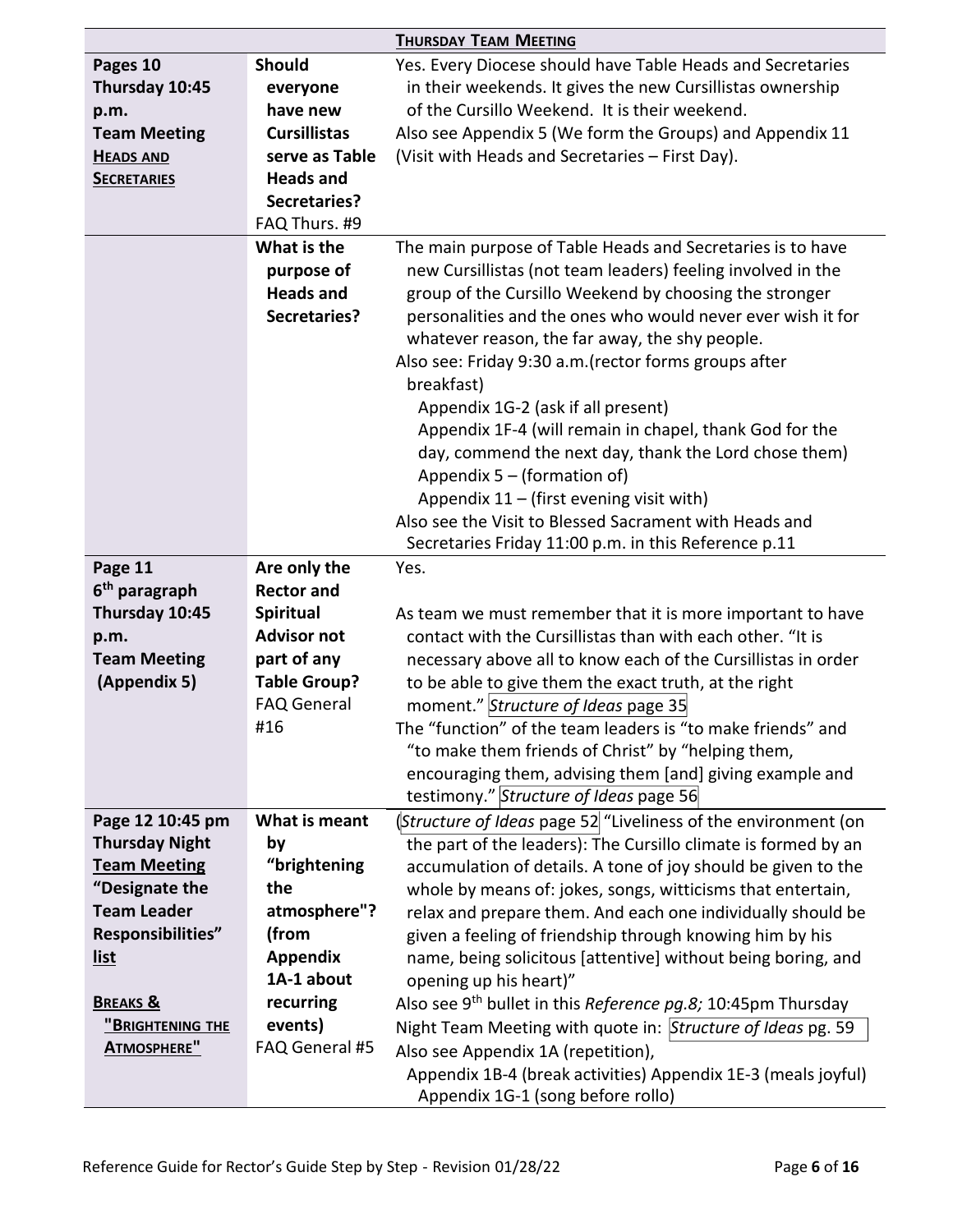| Page 12 10:45 pm            | Didn't the US             | While we must take caution with jokes, as some are too lax     |
|-----------------------------|---------------------------|----------------------------------------------------------------|
| <b>Thursday Night</b>       | Cursillo do               | with what is "appropriate", this is all part of "livening the  |
| <b>Team Meeting</b>         | away with                 | environment," and should not be disallowed.                    |
| list 3 <sup>rd</sup> bullet | jokes when                | Apprentice Christian page 73 - "livening it up with songs and  |
|                             | things got out            | jokes."                                                        |
| <b>BREAKS (AND JOKES)</b>   | of hand at                | Apprentice Christian page 103 "jokes in the dining room and    |
|                             | some Three                | the attention we have given you are only so that you might     |
|                             | <b>Day Cursillos?</b>     | find yourself All this for me." (followed by a joke about      |
|                             | FAQ General #7            | passing the basket for the souls in Purgatory)                 |
| Page 12 10:45 pm            | Are we really             | See Appendix 1B-4 - (so atmosphere stays light and any         |
| <b>Thursday Night</b>       | supposed to               | tensions dissipate)                                            |
| <b>Team Meeting</b>         | expect people             | Game play is not mandatory, nor does it replace corridor       |
| list 4th bullet             | of a certain              | work; It provides a reason to cheerfully interact, so the      |
|                             | age to skip               | atmosphere stays light, any tensions dissipate, and the        |
| <b>BREAKS (ACTIVITIES)</b>  | rope or play              | person opens to the grace of God.                              |
|                             | soccer?                   |                                                                |
|                             | Is it a "Break" if        | It is also a psychological thing to lighten the atmosphere and |
|                             |                           |                                                                |
|                             | planned?                  | may provide energy release of younger folks who may use        |
|                             | FAQ General #6            | basket balls, Frisbees, hula-hoops, and paddle balls while     |
|                             |                           | less active folks may engage in bocce, beanbag games, &        |
|                             |                           | puzzles.                                                       |
| Page 12 10:45 pm            | What is the               | The Hobbies Sheet is used for dialogue, corridor work,         |
| <b>Thursday Night</b>       | purpose of                | common interests, ice breakers, and possibly roster            |
| <b>Team Meeting</b>         | the Hobbies               | information.                                                   |
| list 6th bullet             | Sheet?                    | They are then destroyed at the end of the Cursillo             |
|                             | <b>FAQ General</b>        | Weekend.                                                       |
| <b>HOBBIES SHEET</b>        | #20                       | Also see Appendix 7 "Hobbies Sheet"                            |
|                             | What happens              |                                                                |
|                             | to the sheets             |                                                                |
|                             | afterwards?               |                                                                |
|                             | <b>FAQ General</b><br>#21 |                                                                |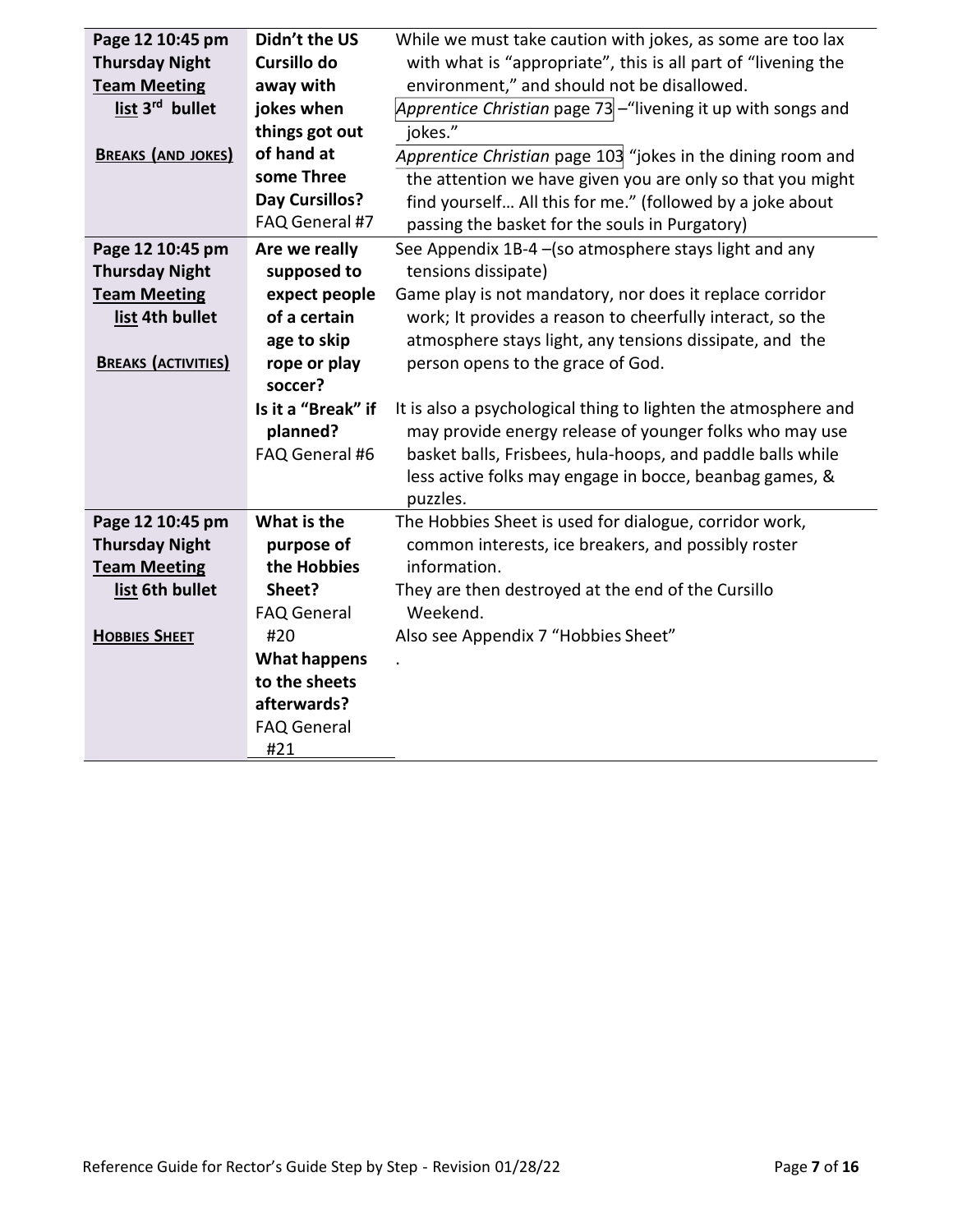| Page 12 10:45 pm            | Is there supposed | The simplicity of ringing a bell is used for gathering. The                      |
|-----------------------------|-------------------|----------------------------------------------------------------------------------|
| <b>Thursday Night</b>       | to be a song      | rollista for the Ideal rollo is simply introduced by name. See                   |
| <b>Team Meeting</b>         | verse prior to    | this Reference Guide page 11; Friday 2:30 p.m.                                   |
| list 9th bullet             | each rollo?       | The song "De Colores" precedes the announcement and                              |
|                             | FAQ Music #1      | introduction of the Habitual Grace Rollista. (see origins in                     |
| <b>INITIATING SONGS</b>     |                   | this Reference Guide page 11; Friday 11:00am)                                    |
| <b>BEFORE ROLLOS</b>        |                   | Simple silly songs are one of the methods we can use to                          |
| <b>MUSIC (&amp; BREAKS)</b> | How do we gain    | gather or gain attention. The Rollista may also begin with a                     |
|                             | the attention of  | joke. The goal here is the "brightening of the atmosphere"                       |
|                             | the room to       | to "ease and positively predispose the attitude of the new                       |
|                             | begin the next    | Cursillistas." (Appendix 1G-1)                                                   |
|                             | <b>Rollo?</b>     | Structure of Ideas page 59 says "Through songs and jokes                         |
|                             | FAQ General #18   | before each rollo- especially the "key" rollos - one achieves                    |
|                             |                   | an atmosphere that will make the rollo yield more and                            |
|                             |                   | better fruit. Be careful not to tire the Cursillistas out with                   |
|                             | What is the       | this preparation, because the only thing that is sought is to                    |
|                             | concept of        | relax them."                                                                     |
|                             | initiating the    | See pg. 8 in this Guide 9 <sup>th</sup> bullet and Appendix 1G-1 (song           |
|                             | "silly" songs     | before rollos)                                                                   |
|                             | before the        | Also see 1A-1 (repetition) and Rector's Guide pg 16, 11:00am                     |
|                             | <b>Rollos?</b>    | (first "silly song" before Habitual Grace), pg 16 at 2:30pm The                  |
|                             |                   | Layperson rollo and page 17 at 7:30pm, Piety rollo)                              |
|                             |                   | Also see in this Reference Guide "Breaks & - Brightening the                     |
|                             |                   | Atmosphere" at beginning of the Thu 10:45 team meeting                           |
|                             | What is meant by  | Silly songs are simple, repetitive songs to create laughter, "to                 |
|                             | "silly songs" and | clear our heads and warm up the atmosphere" and do not                           |
|                             | what is the point | use a book. Such as: If You're Happy and You Know It, Do                         |
|                             | of just singing   | Your Ears Hang Low, Down By The Bay, Found a Peanut,                             |
|                             | these "silly      | There's a Hole in My Bucket, The More We Get Together,                           |
|                             | songs"?           |                                                                                  |
|                             |                   | The Wheels on the Bus, The Noble Duke of York                                    |
|                             | FAQ Music #2      | Apprentice Christian page $106$ $\overline{\phantom{1}}$ "We asked Estarellas to |
|                             |                   | bring songs to Cursillos that were not pious (hymns) [so as                      |
|                             |                   | not to frighten the far away] and the one we liked best was                      |
|                             |                   | this one, [De Colores]In addition to being expressions of                        |
|                             |                   | encouragement and emotions, they have been used to                               |
|                             |                   | detoxify and to oxygenize." [Study of the Charism page 145]                      |
|                             |                   | "The "De Colores" has in the course of time become the                           |
|                             |                   | anthem and symbol for Cursillistas from all around the                           |
|                             |                   | Study of the Charism page 145<br>world."                                         |
|                             |                   | Also see: Cursillo History & Memory page 51-52 for a more                        |
|                             |                   | detailed explanation                                                             |
| Page 12 10:45 pm            | Team to pray over | See Friday 9:15am page 9 of this Reference Guide.                                |
| <b>Thursday Night</b>       | rollista          |                                                                                  |
| <b>Team Meeting</b>         |                   |                                                                                  |
| list 9th bullet             |                   |                                                                                  |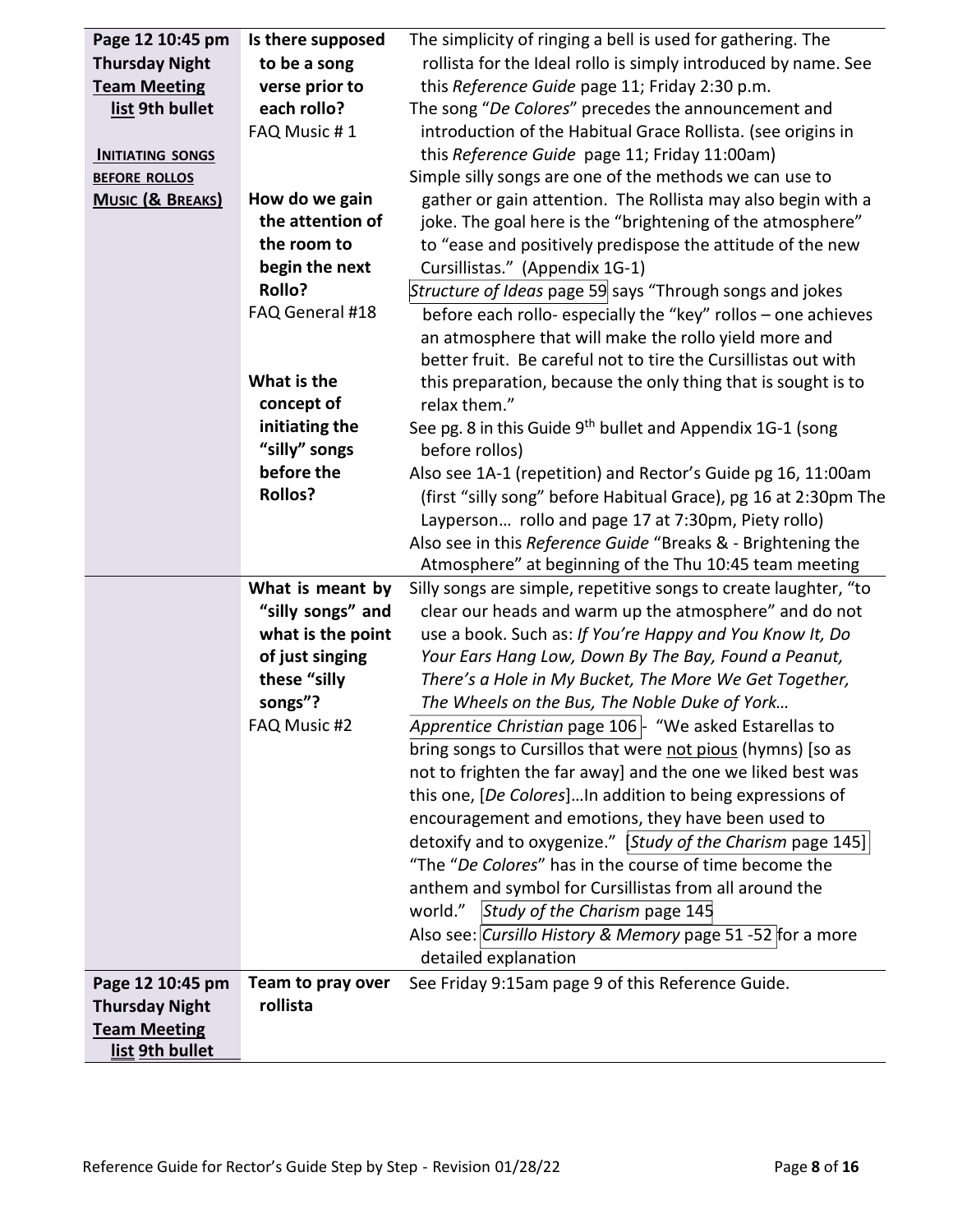|                         |                                              | Friday - First Day of the Weekend                                                  |
|-------------------------|----------------------------------------------|------------------------------------------------------------------------------------|
| Page 13                 | What is the                                  | This is a simple prayer that can be found in the Pilgrim's                         |
| <b>FRIDAY 7:30 a.m.</b> | <b>Morning Offering?</b><br>FAQ General #13. | Guide on pages 17-20.                                                              |
| Page 14                 | Is the Spiritual                             | Yes, if available. If a Spiritual Advisor is not available, then                   |
| Friday 8:30 a.m.        | <b>Advisor to lead</b>                       | grace should be led by the Rector.                                                 |
| <b>PRAYER, GRACE AT</b> | grace at all meals?                          | Also see Appendix 1E-2 and 1E-4 (In the Dining Room)                               |
| <b>MEALS</b>            | FAQ General #11                              |                                                                                    |
| Page 15                 | Do all team                                  | Yes, all of the team go to the chapel (including the Spiritual                     |
| Friday 9:15 a.m.        | members go to                                | Advisor, if available); the new Cursillistas are left alone.                       |
| PRAYER, ROLLISTA        | the Chapel with                              | We must remember that this is a brief prayer.                                      |
|                         | the Rollista to                              | See Appendix 1G-2 -"the entire team prays with the                                 |
|                         | pray, leaving the                            | rollista"demonstrating comfort and familiarity with                                |
|                         | candidates                                   | praying in the chapel.                                                             |
|                         | unattended?                                  | Note: The whole community should be praying                                        |
|                         | FAQ General #12.                             | Structure of Ideas page 58- Immediate Preparation "Before                          |
|                         |                                              | beginning, the rollista goes to the Blessed Sacrament in                           |
|                         |                                              | order to ask for effective words and to offer his efforts.                         |
|                         |                                              | Everything in the Cursillo is a work of Graceand Grace is                          |
|                         |                                              | conditioned by prayer; Ask and you will receive."                                  |
|                         |                                              | See APPENDIX 1-A1 (repetition)                                                     |
|                         | Does any of the<br>team do palanca           | APPENDIX 1G-3 No team member goes to the chapel to do<br>palanca during the rollo. |
|                         | in the chapel                                | Structure of Ideas page 53 "If the leaders do not attend all                       |
|                         | during a rollo?                              | the rollos, they cannot thoroughly understand the                                  |
|                         | FAQ General #14                              | individual since they do not know the truths that he has                           |
|                         |                                              | gained or those that he should have gained."                                       |
|                         |                                              | In addition, the team members' absences may distract from                          |
|                         |                                              | the message of the Rollo.                                                          |
|                         |                                              | Structure of Ideas page 54 "Inexcusable absences are                               |
|                         |                                              | more noticeable than disturbing presences. And both are                            |
|                         |                                              | regrettable."                                                                      |
|                         |                                              | A Rollista may wish to have a member of the outside                                |
|                         |                                              | community do palanca during an appointed time.                                     |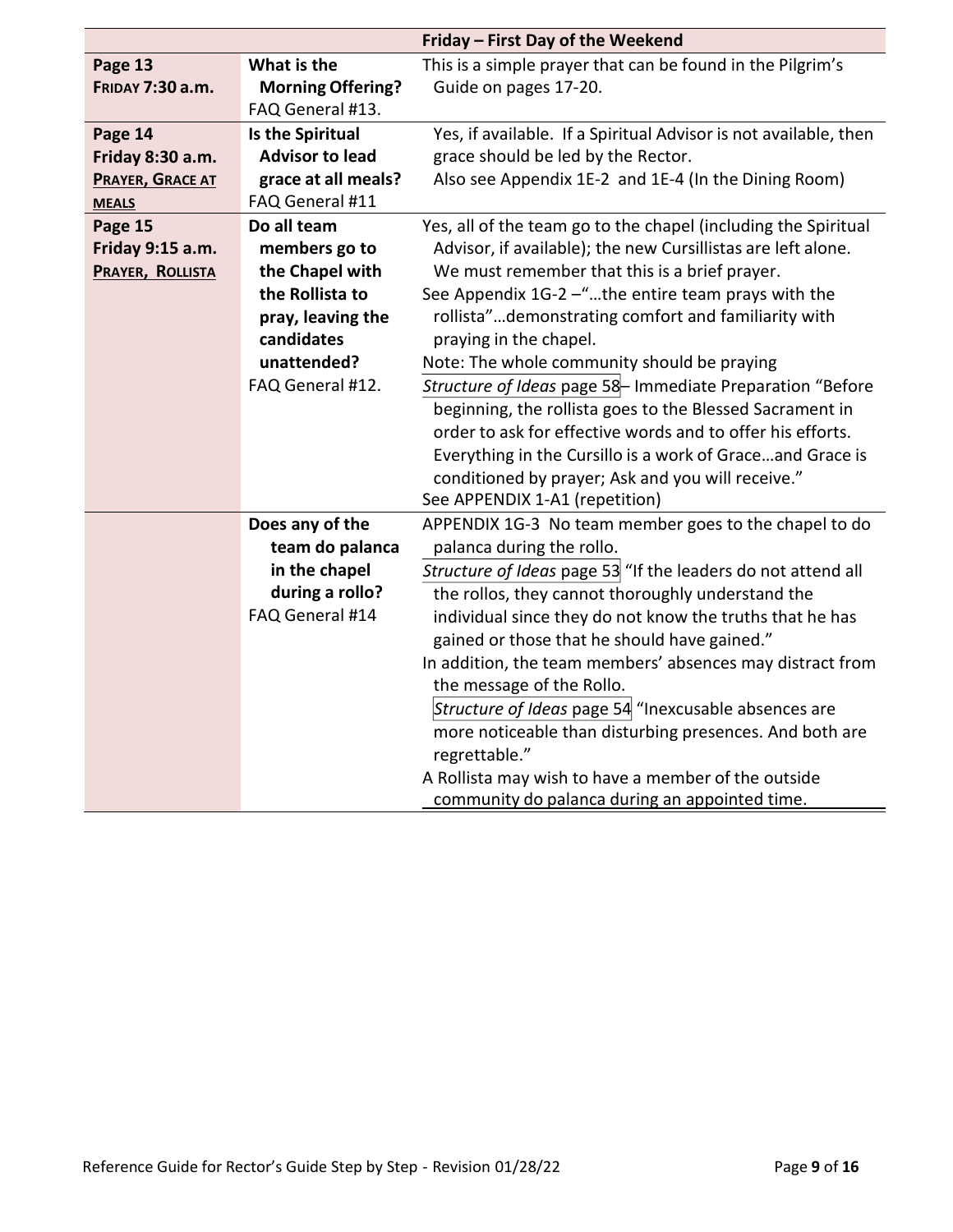| Page 15              | When are                     | On Friday morning before assigning candidates to table           |
|----------------------|------------------------------|------------------------------------------------------------------|
| Friday 9:30 a.m.     | introductions                | groups, all are introduced by the Rector reading out their       |
|                      | given?                       | first and last names. Appendix 5 gives an explanation of         |
|                      | FAQ Thursday #10             | how to conduct these informal introductions referred to          |
|                      |                              | as a "Fashion Show". (See Appendix 5, sixth bullet)              |
|                      |                              | The rational is to let everyone take notice of the person        |
|                      |                              | being introduced, their name and what they look like.            |
|                      |                              | This means take a few seconds to let the person stand            |
|                      |                              | there and be seen, not stand up and sit down                     |
|                      |                              | immediately. It is to 'show them off', but also to reduce        |
|                      |                              | the typical spiel which can focus on status, rather than on      |
|                      |                              | person. Some will make it funny, others may be more              |
|                      |                              | matter-of-fact. We will come to know one another more            |
|                      |                              | completely during personal contact (corridor work)               |
|                      |                              | throughout the weekend. (See Appendix 5, sixth bullet)           |
|                      |                              | In addition, "Each leader should know the first and last         |
|                      |                              | name of all the table members of his Table Group and talk        |
|                      |                              | to every one of them on the first day." (Rector Guide,           |
|                      |                              | page 11-- 11 <sup>th</sup> paragraph)                            |
|                      |                              | Signing of the Pilgrims Guide is used to contact each other      |
|                      |                              | on a one-to-one basis                                            |
|                      |                              | Also see "corridor work" in Appendix 1B-6                        |
|                      |                              | Also see in this Reference Guide Friday 2:30 p.m., page 11.      |
|                      |                              | (introducing rollistas)                                          |
| Page 15              | What is the purpose          | The purpose of this anecdote is explained within Appendix        |
| Friday 9:30 a.m.     | of the anecdote              | #6 itself - every moment of the weekend serves a                 |
| (after forming       | "Professor Cook"             | purpose                                                          |
| groups)              | in Appendix #6?              | Also, this Reference Guide "Anecdotes" Thursday 9:20 pg.4        |
|                      |                              | With Apprentice Christian p 102                                  |
| Page 15              | What is the purpose          | The Hobbies sheet is used for dialogue, ice breakers, and        |
| Friday 10:15 a.m.    | of the Hobbies               | possibly roster information, and then destroyed at the           |
| <b>HOBBIES SHEET</b> | Sheet?                       | end of the Cursillo Weekend.                                     |
|                      | What happens to              | See Appendix 7 (explanation)                                     |
|                      | sheets afterward?            |                                                                  |
|                      | FAQ General #20              |                                                                  |
| Page 15              |                              |                                                                  |
|                      | Do the Cursillistas          | Possibly; flexibility is given to table members after a rollo to |
| Friday 10:15 a.m.    | work on posters              | respond in their own way for rollo discussions,                  |
| POSTERS,             | all day?                     | summaries, posters and breaks                                    |
| <b>DISCUSSION,</b>   | FAQ General #9               | Conversion & conversation are more important than                |
| <b>SUMMARIES</b>     |                              | catechesis. Discussion is more important than content.           |
|                      |                              | See Appendix 1B-5 (breaks and posters) and also Appendix         |
|                      |                              | 1 G-4 (rollo room posters)                                       |
|                      | How many posters             | One poster (5 drawings) on Friday and similar poster on          |
|                      | are made?<br>FAQ General #10 | Saturday (Appendix 10)                                           |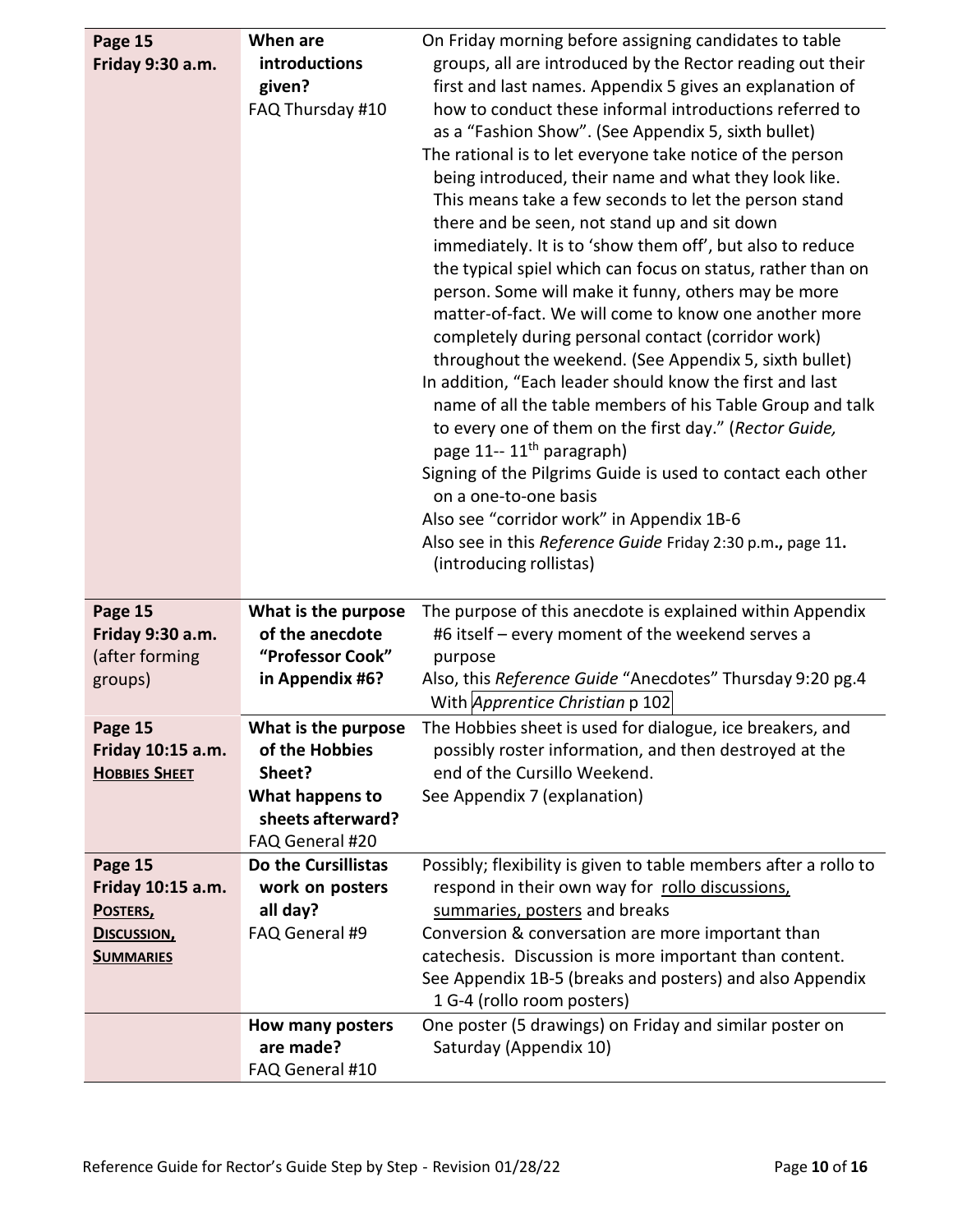| Page 16 Friday          | Are we not               | Does the mood of De Colores fit with Thursday's reflective     |
|-------------------------|--------------------------|----------------------------------------------------------------|
| 11:00 a.m.              | supposed to sing         | atmosphere?                                                    |
|                         | De Colores until         | De Colores is first sung on Friday before the Habitual Grace   |
|                         | the first morning?       | rollo. Then it can be sung occasionally on the other days.     |
|                         | FAQ Music #3             | See Appendix 1G-1                                              |
| Page 16 Friday          | What is the origin of    | The song De Colores was a Spanish folk song which was          |
| 11:00 a.m.              | the De Colores           | popular at the time of the first cursillos in Mallorca, Spain. |
|                         | song?                    | A Cursillista by the name of Guillermo Estarellas,             |
|                         | FAQ Music #4             | introduced this song at the request of Eduardo Bonnín          |
|                         |                          | (our Cursillo founder), to sing something while the            |
|                         |                          | candidates were waiting on the first day of the weekend        |
|                         |                          | for the first spiritual rollo.                                 |
|                         |                          | Some years after it was introduced, another Cursillista saw    |
|                         |                          | the parallel between: the colors of the rainbow - and the      |
|                         |                          | spring time flowers - and the colors of being in Grace. It     |
|                         |                          | became a greeting that the Cursillistas used when they         |
|                         |                          | met each other, meaning, is all well with you, are you in      |
|                         |                          | Grace?                                                         |
|                         |                          | As Cursillo spread around the world, the song De Colores       |
|                         |                          | went with it, simply because it is a well-known Spanish        |
|                         |                          | folk song. It was eventually translated into English,          |
|                         |                          | however, in many countries, it is still sung in Spanish.       |
|                         |                          | Apprentice Christian page 106   not pious (hymns)              |
|                         |                          | Study of the Charism page 145 anthem and symbol                |
|                         |                          | Cursillo History & Memory page 51 -52 detailed                 |
| Page 16 Friday          | Why are the              | All Rollistas are introduced simply by first name. Example:    |
| 2:30 p.m.               | <b>Rollistas not</b>     | "The next rollo is given by _________." See Appendix 1A        |
|                         | formally                 | (repetition)                                                   |
|                         | introduced?              | As the day progresses the atmosphere becomes more              |
|                         | FAQ General #17          | friendly and informal, so one-to-one contact and the           |
|                         |                          | Rollistas' life witness are how the Cursillistas will come to  |
|                         |                          | know more about each Rollista.                                 |
| Page 17 Friday          | What is the purpose      | The purpose of the Skiing trip anecdote is noted in            |
| 7:30 p.m.               | of the anecdote          | Apprentice Christian page 103, "take advantage of the          |
| Anecdote within         | Skiing trip in           | Cursillo of understanding how deep and true this phrase        |
| the Rectors             | Appendix - #8            | can be for you. "All this for me."                             |
| intervention after      |                          | Also see this Reference Guide "Anecdotes" Thursday 9:20pm      |
| Piety Rollo             |                          | with <i>Apprentice Christian</i> page 102 reference.           |
| Page 18                 | Why are the Heads        | This visit is to encourage the Heads and Secretaries to take   |
| Friday 11:00 p.m.       | and Secretaries          | ownership with humility of what is happening at their          |
| <b>VISIT TO BLESSED</b> | asked to remain          | tables and simply to say 'good night' to the Lord.             |
| <b>SACRAMENT WITH</b>   | and visit the            | Also see Appendix 1F-4 - "Heads and Secretaries thank          |
| <b>TABLE GROUPS</b>     | <b>Blessed Sacrament</b> | God for the daycommend the next day The rector will            |
| HEADS &                 | with the team?           | point out the Lord chose them."                                |
| <b>SECRETARIES</b>      | FAQ Friday #1.           | Also see Appendix 11 (first visit)                             |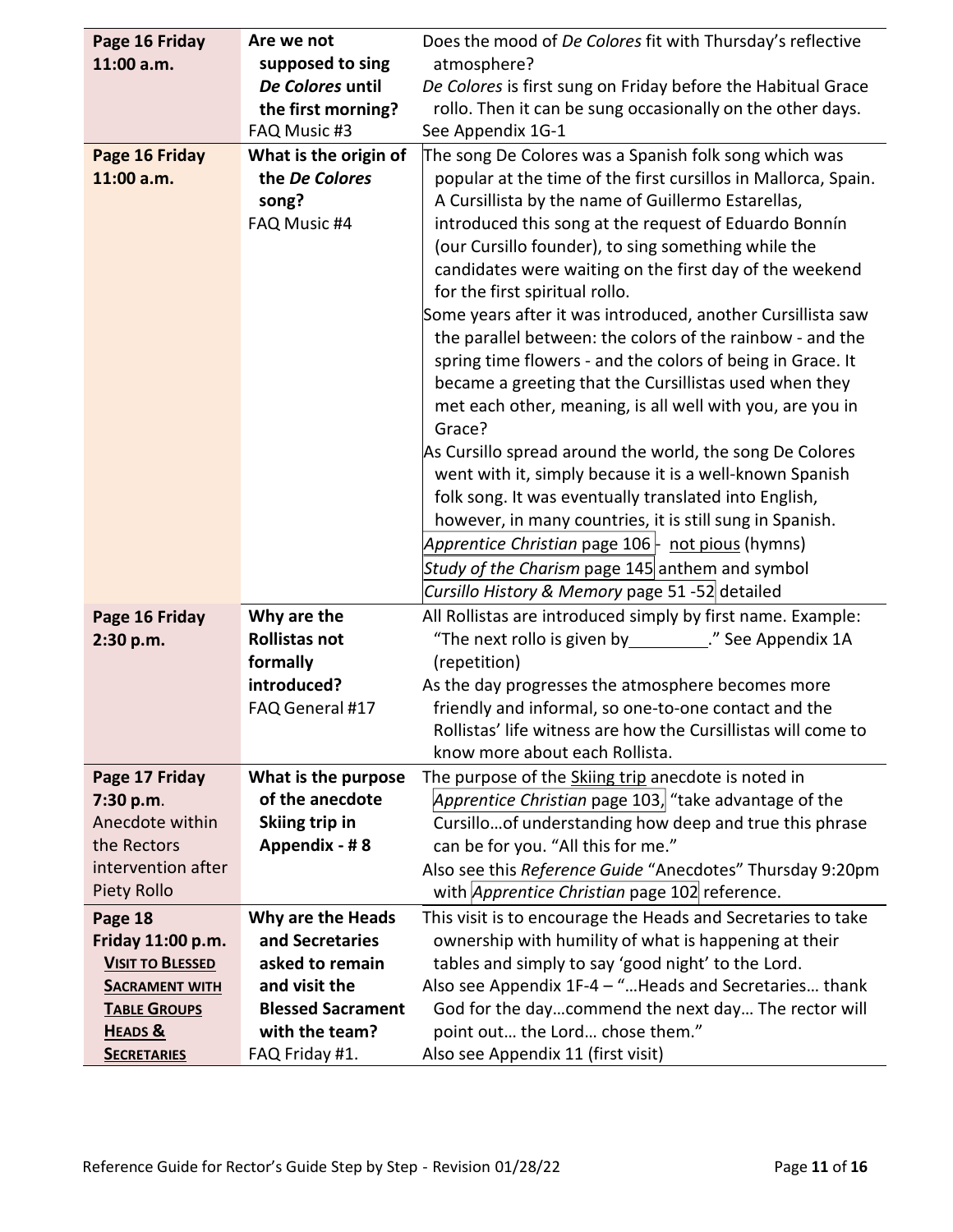|                       |                            | Saturday - Second Day                                       |
|-----------------------|----------------------------|-------------------------------------------------------------|
| Page 20               | Why is the Saturday        | At what time does your parish celebrate Saturday daily      |
| <b>Saturday 8:00</b>  | Mass not                   | Mass?                                                       |
| a.m.                  | scheduled for after        | The Mass on Saturday should not be used as an               |
| <b>Mass Eucharist</b> | the Sacraments             | opportunity for catechesis. The Mass is celebrated as a     |
| MASS -                | rollo to emphasize         | normally scheduled Saturday morning daily Mass.             |
| "EUCHARIST"           | the message there?         | A visit to the Tabernacle is scheduled after the Sacraments |
| <b>ALSO SEE</b>       | FAQ Saturday #1            | Rollo and before lunch.                                     |
| SCHEDULE)             |                            | (This Answer/question is also included under the            |
|                       |                            | Schedule in this Reference Guide, page 2)                   |
| Page 21               | What is the purpose        | The Story of John shows the relationship with the Lord is a |
| Saturday 9:30         | of the anecdote            | relationship of friendship that the Lord likes humble       |
| a.m. after the        | The Story of John in       | people who pray with their heart, the naturalness of        |
| <b>Study Rollo</b>    | Appendix #12?              | visiting the tabernacle in everyday life, and that the Lord |
|                       |                            | is with you when you need it, no matter where you are.      |
|                       |                            | Particularly after the study Rollo, one may think they need |
|                       |                            | to be very intelligent to be Christian, when in fact this   |
|                       |                            | story emphasizes the "heart" is what is important and       |
|                       |                            | not the head/mind.                                          |
|                       |                            | Also in this Reference Guide "Anecdotes" Thursday 9:20pm    |
|                       |                            | with <i>Apprentice Christian</i> page 102 reference.        |
| Page 23               | Is there a nightly         | No, the Rosary is not essential. The Rector's Guide         |
| (Saturday 8:15        | rosary?                    | only has a rosary listed Saturday 8:15 p.m., which          |
| $p.m.$ )              | FAQ General #22.           | also says," Don't make this a para-liturgy, simply pray     |
| <b>PRAYER, ROSARY</b> |                            | the rosary. There are no songs. Keep it simple. Pray it     |
|                       |                            | as simply as you would at home or in church. The            |
|                       |                            | rosary is a personal devotion that each Cursillista can     |
|                       |                            | embrace in total freedom as part of their spiritual life    |
|                       |                            | in their 4th Day. See Structure of Ideas Footnote 19        |
|                       |                            | on page 49 with corrected translation - delete              |
|                       |                            | childish acts- replaced by "without lacking energy".        |
|                       |                            |                                                             |
| Page 23               | Is this "Fiesta" or        | No, it is part of brightening the atmosphere                |
| (Saturday 9:00        | <b>Social Gathering an</b> | The word "fiesta" gives a multitude of misleading           |
| $p.m.$ )              | accidental?                | interpretations open to excess,                             |
| <b>FIESTA (SOCIAL</b> | FAQ Saturday #2            | It is OK to use a different word like "fellowship" or       |
| <b>GATHERING</b>      |                            | "sharing" or just to describe what takes place before the   |
|                       |                            | Reunion of the Table Groups) "Jokes, games, songs,          |
|                       |                            | humorous stories for relaxation".                           |
|                       |                            | (Game samples -4 players or more like Win, Lose, Draw;      |
|                       |                            | Charades, Apples to Apples, musical chairs)                 |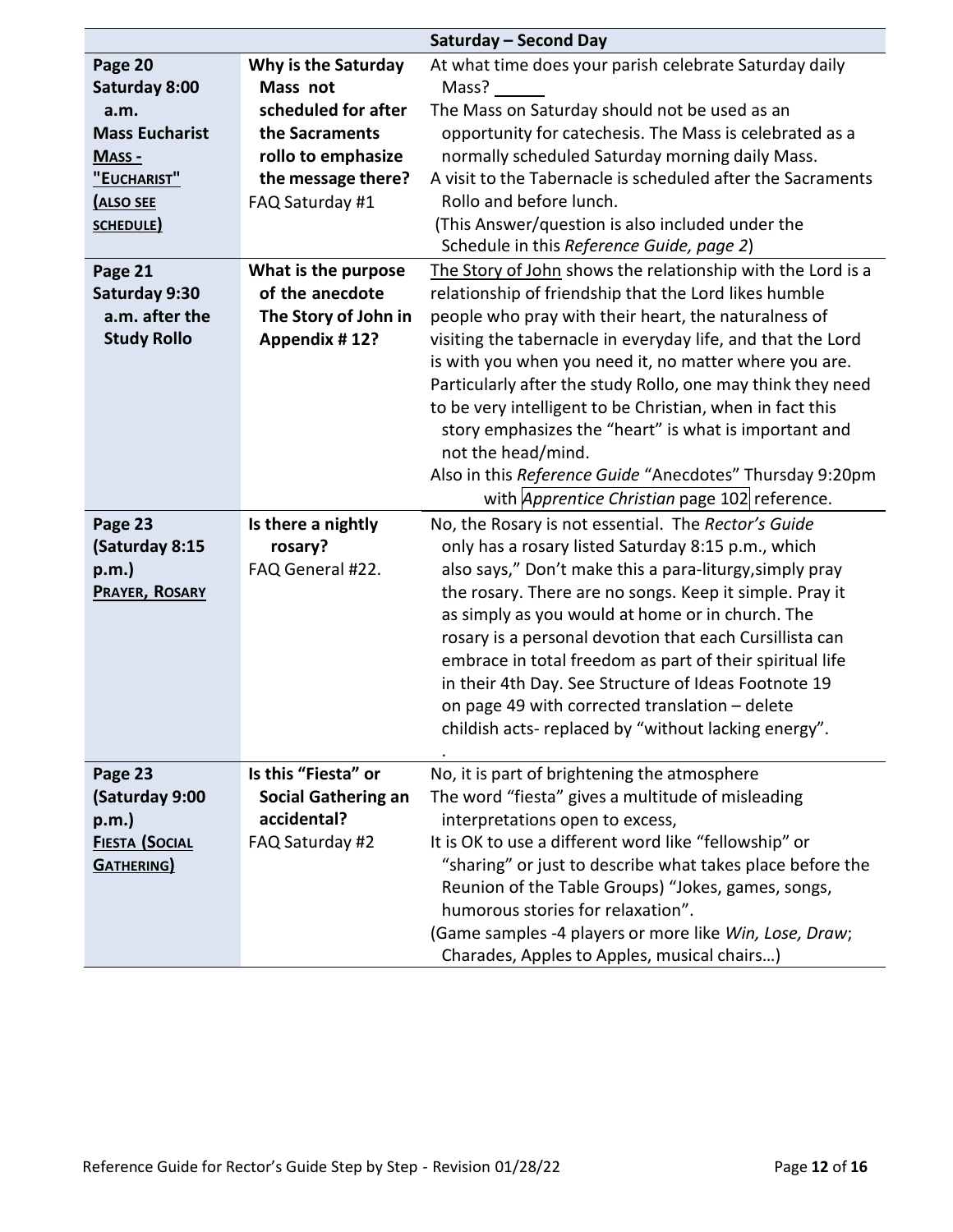|                                   |                                        | <b>Sunday - Third Day</b>                                                      |
|-----------------------------------|----------------------------------------|--------------------------------------------------------------------------------|
| Page 25                           | Did we not do                          | Better translations and communication have clarified Mallorca's                |
| Sunday 6:55                       | away with                              | use of the Mañanitas. "Mañanitas in Mallorca have been going                   |
| a.m.                              | Mañanitas?                             | on for $\approx$ 35 [+15 = 50] years and are part of their Rector's Guide".    |
| <b>MAÑANITAS</b>                  | FAQ Sunday #1                          | The Mañanitas are a tangible sign for the Cursillistas. They can               |
|                                   |                                        | readily see what they have been told: that people are praying                  |
|                                   |                                        | and sacrificing for them. The Cursillistas are impressed that the              |
|                                   |                                        | 4th Day community is concerned about them, so this makes them                  |
|                                   |                                        | feel united to them. The Mañanitas are a positive experience and               |
|                                   |                                        | the beginning of friendship between the Cursillistas and the 4th               |
|                                   |                                        | Day Cursillo community. Mañanitas is not a "show" like in some                 |
|                                   |                                        | places. Mallorca keeps Mañanitas simple. The Mañanitas should                  |
|                                   |                                        | never interrupt the Cursillo Weekend schedule or affect the                    |
|                                   |                                        | Cursillistas attention to the rollos on Sunday. (Mañanitas                     |
|                                   |                                        | Dialogue in March 2003 between Eduardo Bonnín and National                     |
|                                   |                                        | Staff.)                                                                        |
|                                   |                                        | "While it is true that the weekends themselves often do facilitate             |
|                                   |                                        | the forming of friendships, it is really the exposure of the                   |
|                                   |                                        | candidates to the larger community at the Mañanitas and the                    |
|                                   |                                        | Clausura that gets the candidates thinking in terms of the                     |
|                                   |                                        | possibilities for friendship and gives them a foretaste of what lies           |
|                                   |                                        |                                                                                |
|                                   |                                        | ahead." (Eduardo Bonnín, Evangelization through Conversion,                    |
|                                   |                                        | Sec. 6 Facilitating Friendship Paragraph 2) https://www.natl-                  |
|                                   |                                        | cursillo.org/eduardo-bonnin-aguilo/evangelization-through-                     |
|                                   |                                        | conversion/also: Thinking of Eduardo Bonnín, p.79.<br>Also see Appendix 13.    |
|                                   | What is the                            |                                                                                |
| Page 26                           |                                        | The Last Will and Testament of an Elderly Man anecdote is                      |
| <b>Sunday 10:45</b><br>a.m. while | purpose of the<br><b>Last Will and</b> | explained within the appendix itself - that of making a<br>commitment or not   |
| rector explains                   | Testament                              |                                                                                |
| service sheet                     | anecdote in                            | Also see in this Reference Guide "Anecdotes" Thursday 9:20 with                |
|                                   | Appendix-#14                           | Apprentice Christian page 102 reference above                                  |
|                                   | (Service Sheet)                        |                                                                                |
| Page 27                           | Why are there                          | "If a Cursillistas is the only one from a remote area on the Cursillo          |
| <b>Sunday 3:30</b>                | visitors in for                        | weekend; it is important that this first experience of an actual               |
| p.m.                              | grouping?                              | Group Reunion be with someone who will be available to group                   |
| <b>GROUP</b>                      | FAQ Sunday #2                          | with after the weekend."                                                       |
| <b>REUNION</b>                    |                                        | No more than three visitors are invited and only if necessary. This            |
|                                   |                                        | decision is usually made BEFORE the Cursillo weekend when                      |
|                                   |                                        | going through the information on the candidates and where they                 |
|                                   |                                        | live in comparison to the Team Leaders serving the weekend.                    |
|                                   |                                        | However, we need to know what is fundamental and combine                       |
|                                   |                                        | that with common sense. Bringing in visitors will be a decision                |
|                                   |                                        | that will need to be made by each diocese. Either way, we need                 |
|                                   |                                        | to keep in mind that the Group Reunion on the third dayis not a                |
|                                   |                                        | performance; it is an actual grouping.                                         |
|                                   |                                        | Contact with a Cursillista's local 4 <sup>th</sup> Day community can ease them |
|                                   |                                        | into the first Ultreya, too.                                                   |
|                                   |                                        |                                                                                |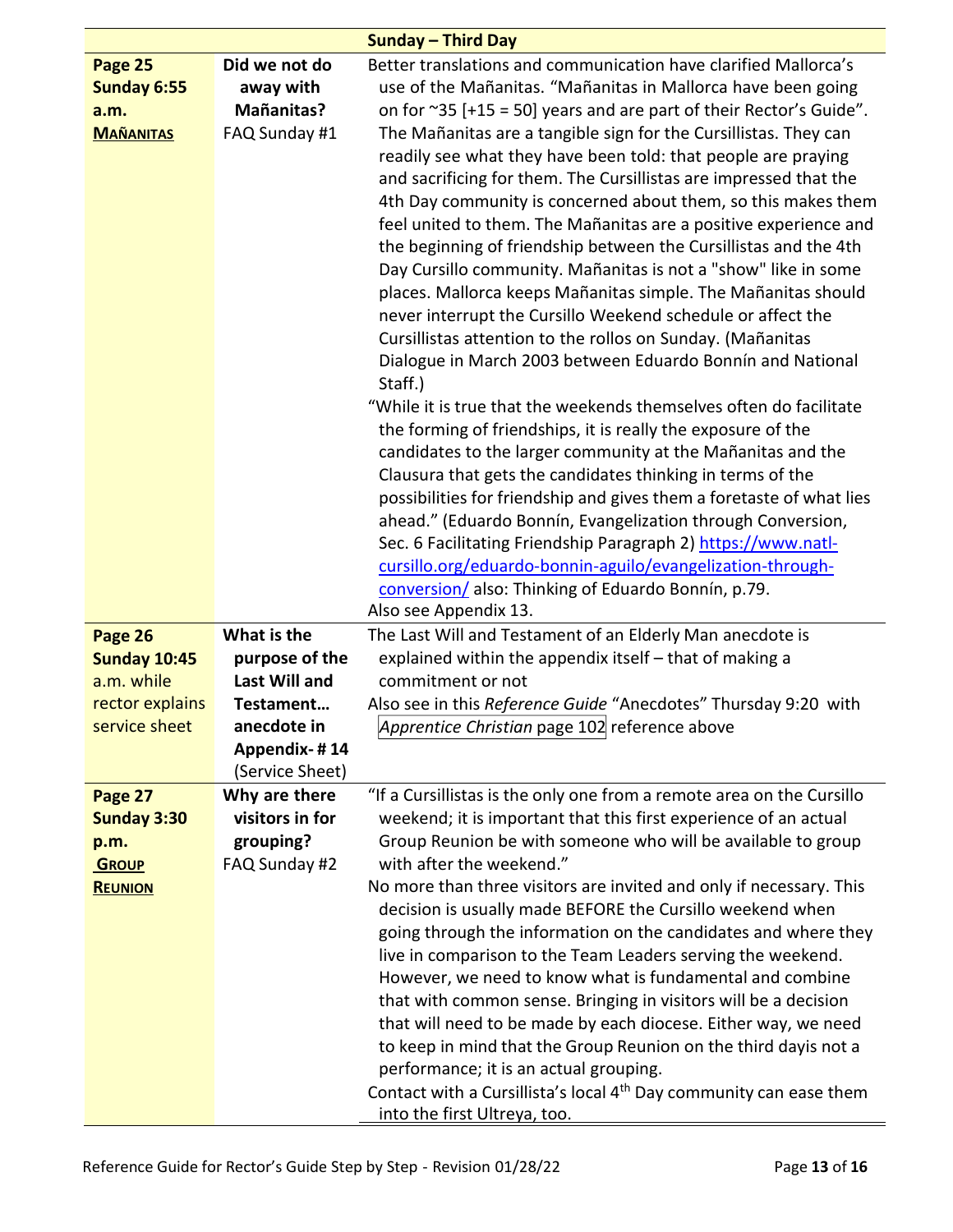|                    |                               | <b>Sunday and Clausura</b>                                      |
|--------------------|-------------------------------|-----------------------------------------------------------------|
| Page 29            | During the Clausura,          | No, the team and Cursillistas give a round of applause to       |
| <b>Sunday 5:00</b> | should a "round of            | the retreat house staff and/or kitchen team just prior to       |
| p.m. Clausura      | applause be given for         | the Clausura. (See Rector's Guide page 28)                      |
|                    | the people who have           | There is no applause for the Team Leaders.                      |
|                    | served us over the            | During the Clausura there is a "round of applause" given        |
|                    | three days"? team?            | to Jesus Christ who is present in the Tabernacle. See           |
|                    | FAQ Sunday #4.                | Appendix 15                                                     |
| Page 29            | Who is present at the         | Some non-Cursillistas may unavoidably be present, (like a       |
| <b>Sunday 5:00</b> | <b>Clausura that has</b>      | guest bishop), but the Clausura is not encouraged as a          |
| p.m. and           | "never been to a              | Precursillo tactic. This might only serve to bewilder           |
| <b>Appendix 15</b> | <b>Cursillo weekend and</b>   | possible Candidates.                                            |
| first page under   | are attending a               | An alternative would be to invite them to an Ultreya.           |
| #2                 | <b>Clausura for the first</b> | Structure of Ideas page 18 "[It is] not a matter of             |
| <b>CLAUSURA</b>    | time"?                        | fishingwith a lantern getting them to a ceremony                |
| (APPENDIX 15)      | FAQ Sunday #5                 | (Clausura) which will only bewilder them" (Ultreya              |
|                    |                               | instead)                                                        |
| (Appendix 15       | <b>Why hand the Service</b>   | Apprentice Christian page 104 "the idea of the 'Service         |
| second page        | Sheet in and back             | Sheet' is to make it concrete, because to make a stimulus       |
| #7) &              | out?                          | concrete is to achieve it."                                     |
| Sunday 10:45am     |                               | The How and the Why page 21-22 "The specific purpose of         |
|                    | Note: The Service             | the Cursillos is to build up and structure Christianity         |
|                    | Sheet is handed out           | from the supernatural transformation effected by the            |
|                    | after the Life In Grace       | work of grace in each individual not a "formed                  |
|                    | rollo. Appendix 14            | person"  but a vital and militant Catholic enabled to           |
|                    | says, "deliver it before      | lead in the transformation of his milieu living stones in       |
|                    | lunch to the Spiritual        | this construction of Christianity. This transformation          |
|                    | Advisor"                      | must then mark the individual and put him in the precise        |
|                    |                               | place where, after the Cursillo, he must live his               |
|                    |                               | Catholicism. This is the purpose of the "Service sheet"         |
| (Appendix 15       | Why are the crucifix          | Eduardo's Rector's Guide does not mention acrucifix             |
| second page        | and carnet not                | because it was never part of the original Cursillo              |
| #7)                | mentioned in the              | Weekend. The crucifix is an addition to the Clausura            |
|                    | Clausura?                     | which eventually became the norm in the US Cursillo.            |
|                    | FAQ Sunday #6                 | What is essential and what is mentioned in the Guide, is        |
|                    |                               | the Service Sheet which is the Cursillista's commitment         |
|                    |                               | or pledge of honor to Christ.                                   |
|                    | Why is there no               | These are not a part of the Clausura.                           |
|                    | mention of                    | The focus of Clausura is "to live and experience what they      |
|                    | Exposition,                   | have been told in the rollos" of the third day, the witness     |
|                    | Benediction,                  | of living a normal, everyday life with Christ (Appendix 15      |
|                    | <b>Apostolic Hour or</b>      | first paragraph).                                               |
|                    | Mass in the                   | The Mass is not part of the Clausura. Cursillo is not a parish. |
|                    | Clausura?                     | For the outside community, Sunday Mass is to be                 |
|                    | FAQ Sunday #7                 | celebrated in their own parish.                                 |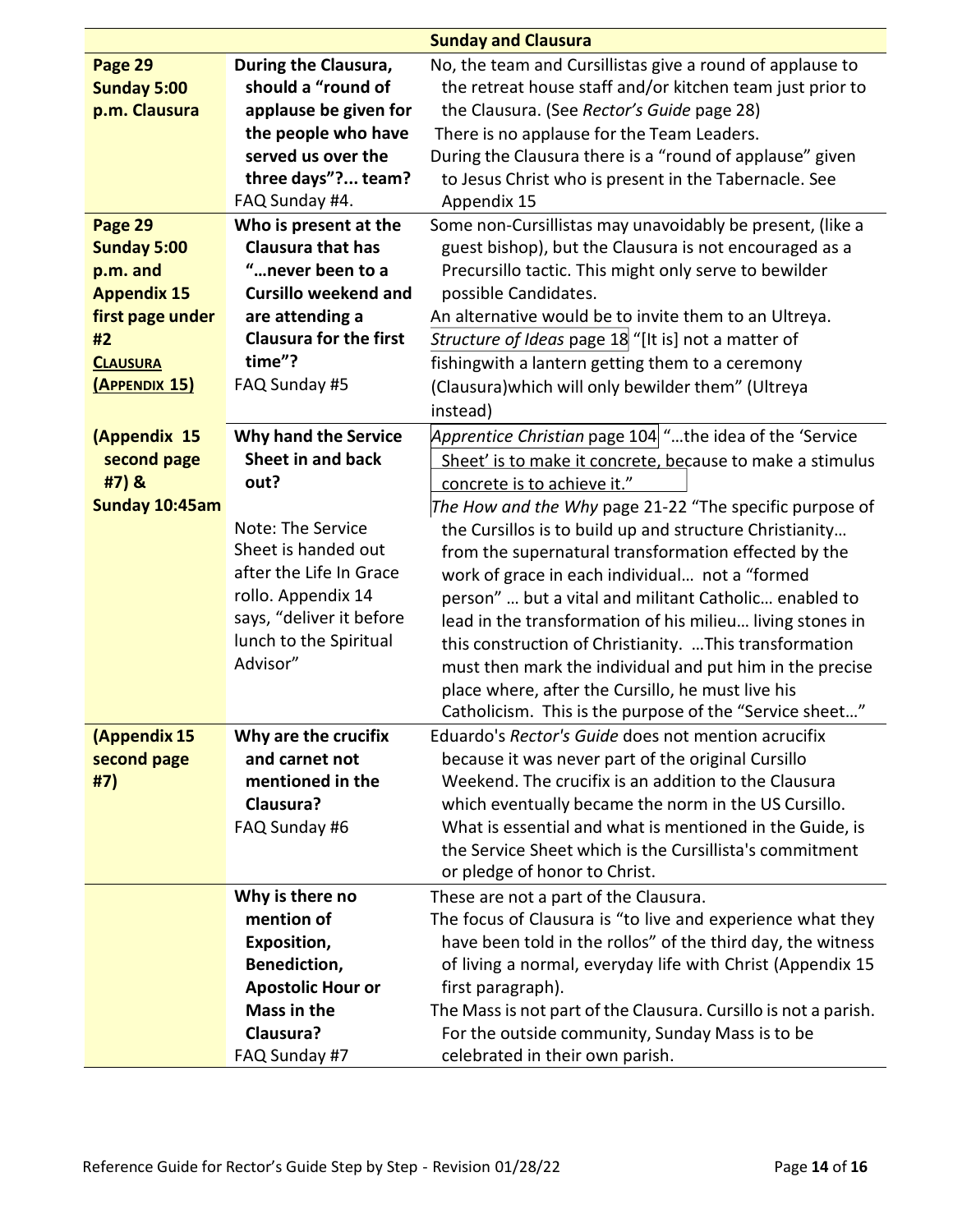| When, if ever, do      | The new Cursillistas do not participate in the Apostolic |
|------------------------|----------------------------------------------------------|
| <b>Cursillistas</b>    | Hour. It is community prayer/palanca to be used at other |
| participate in the     | times. The Rector's Guide has the Apostolic Hour as an   |
| <b>Apostolic Hour?</b> | option for 4th Day Community palanca on Thursday         |
| FAQ Sunday #3          | evening after dropping off candidates and Sunday         |
|                        | morning before Mañanitas.                                |
|                        | (See Appendix 13                                         |
|                        | (Outside community can plan to pray before Mañanitas))   |

| <b>MUSIC</b>        |                               | <b>Music</b>                                                                                                 |
|---------------------|-------------------------------|--------------------------------------------------------------------------------------------------------------|
| Page 7              | There is no music for         | There are "no additions, music or embellishments"                                                            |
|                     | <b>Stations of the Cross?</b> | See Rector's Guide and this Reference Guide Pg. 4 Thursday                                                   |
|                     |                               | 8:45 p.m. Paragraph 7)                                                                                       |
| <b>Pages 7-12</b>   | Is there any music at         | There is no music; no songs are sung                                                                         |
| <b>Thursday</b>     | all Thursday evening          | Additionally -use familiar tunes during the rest of the                                                      |
|                     | (De Colores, song             | Cursillo Weekend                                                                                             |
|                     | practice for liturgy)?        | Using familiar tunes allows for a relaxed, friendly<br>atmosphere of joining in, rather than being directed. |
| Page 16 Friday      | Are we not supposed           | Does the mood of De Colores fit with Thursday's reflective                                                   |
| 11:00 a.m.          | to sing De Colores            | atmosphere?                                                                                                  |
|                     | until the first               | De Colores is first sung on Friday before the Habitual Grace                                                 |
|                     | morning?                      | rollo. Then it can be sung occasionally on the other days.                                                   |
|                     | FAQ Music #3                  | See Appendix 1G-1                                                                                            |
|                     | Is there supposed to          | See in this Reference Guide Page 8, 10:45 Thursday Night                                                     |
|                     | be a song verse prior         | Team Meeting list 9TH bullet (song initiator designated)                                                     |
|                     | to each rollo?                | Also see Appendix 1G-1 (song before rollos)                                                                  |
|                     | FAQ Music #1                  |                                                                                                              |
|                     | What is the origin of         | See more in this Reference Guide page 11 Friday 11:00am                                                      |
|                     | the De Colores song?          | Apprentice Christian page 106   not pious (hymns) [so as                                                     |
|                     | FAQ Music #4                  | not to frighten the far away]                                                                                |
|                     |                               | [Study of the Charism page 145] expressions of                                                               |
|                     |                               | encouragement and emotions; detoxify and to oxygenize                                                        |
|                     |                               | Study of the Charism page 145 anthem and symbol                                                              |
|                     |                               | Also see Cursillo History & Memory page 51 -52 for an                                                        |
|                     |                               | interesting and more detailed explanation                                                                    |
|                     | "silly songs"                 | See in this Reference Guide Page 8, 10:45 Thursday Night                                                     |
|                     | FAQ Music #2                  | Team Meeting list 9TH bullet                                                                                 |
|                     | Wouldn't it be easier         | See Appendix 1G-1                                                                                            |
|                     | to give out song              | The songs are used to engage on a personal level. A song                                                     |
|                     | books to help with            | book or song sheet focuses attention on the song, not the                                                    |
|                     | the music?                    | interaction and fun of the people.                                                                           |
|                     | FAQ Music #5                  | On the last day they can be given a book of songs as a<br>memento if this is a practice in your area.        |
| <b>BREAKS &amp;</b> | What is meant by              | See in this Reference Guide Page 6, 10:45 pm Thursday                                                        |
| "BRIGHTENING        | "brightening the              | <b>Night Team Meeting</b>                                                                                    |
| <b>THE</b>          | atmosphere"? (from            |                                                                                                              |
| <b>ATMOSPHERE"</b>  | Appendix 1A-1 about           |                                                                                                              |
|                     | recurring events)             |                                                                                                              |